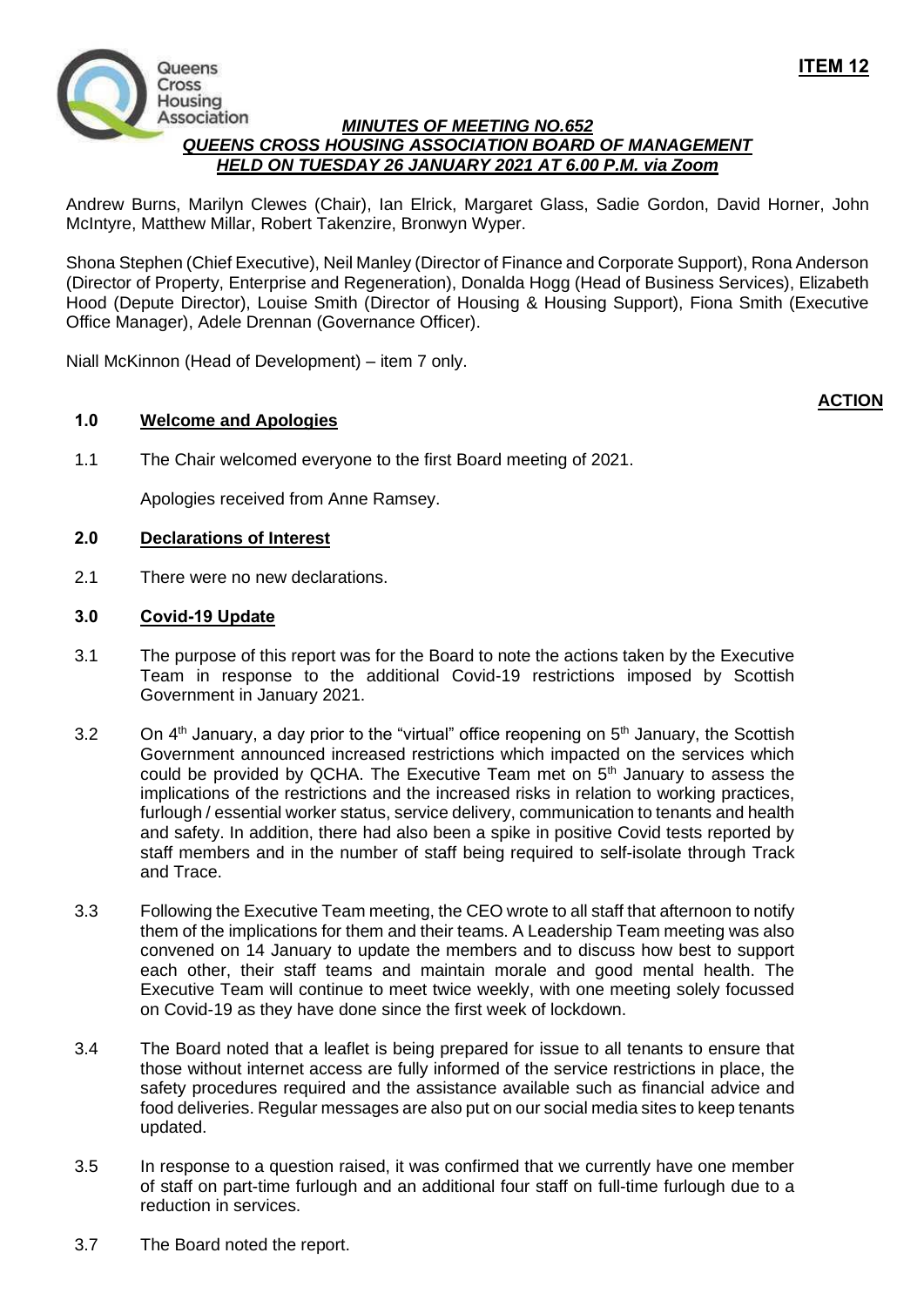# **4.0 Draft Budget 2021 / 2022**

- 4.1 The purpose of this report was to present the 2021/22 draft budget together with the 30 year financial plan for discussion and for the Board to agree the 2021/22 rent increase as well as the rate of inflation to be used for future rent consultations.
- 4.2 At the Board Planning days in November, the Board reviewed the underlying assumptions in the financial plans for 2021/22. The budget has been drafted using a 0.7% increase in rental income being the option most favoured in the rent consultation. As highlighted previously this is a lower figure than the benchmark RPI figure that we may have used but during this difficult financial environment such a lower increase is desirable. The Board noted that applying 0.7% to the rent roll increases the overall income by £140k. The consultation report in the portal provides more detail on the background and rational for proceeding with this increase.
- 4.3 Neil Manley, Director of Finance and Corporate Support delivered a presentation on the draft budget for the year ahead.
- 4.4 Budget review meetings have assessed the impact of the covid19 crisis on the association and the budgets have been drawn up on the basis that these impacts will continue into 21/22 although on a less significant basis and with some spend patterns reverting to a more normal position through the year.
- 4.5 The Board discussed the risks as set out at Section 5 of the report and noted that the draft budget has been drawn up with an assumed 0.5% pay increase. Although we are not a full member of EVH, the union do look to the sector wide EVH offer as guidance and we understand their existing three year agreement, due to prevailing low inflation rates, is subject to new negotiations. This may present a risk and delay us being able to agree a timely offer with Unite for our staff however we have entered into discussions.
- 4.6 The Board also noted that following on their decision in the autumn, the forecasts are based on retaining the 50/50 split for contributions for 2021/22 to the SHAPS DB scheme and in increasing the employer SHAPS DC scheme contribution to 6%.
- 4.7 In relation to the income growth, the Board noted that the overall financial plan is still dependant on rents increasing by 1% more than inflation in 3 years of the 30 years and it is anticipated that these will be within the first 15 years. In response to a question raised, the Director of Finance and Corporate Support agreed to work out how much additional savings would need to be made to get us to a "like for like" position where rent increases are in line with inflation. These figures will be brought back to the Board for consideration in March.

**Neil**

### 4.8 The Board:

- a) Agreed a 0.7% rent increase which will be incorporated into the final budget for 2021/22.
- b) Agreed to use the CPI(H) figure for future rent increase consultations.
- c) Agreed and noted the assumptions made and the fact the forecast meets the covenant targets required.
- d) Noted the sensitivity analysis and the key drivers behind the Association's financial forecast and the risk mitigation outlined where appropriate.
- e) Noted that the finalised budget incorporating any changes will be presented at the March Board Meeting for approval.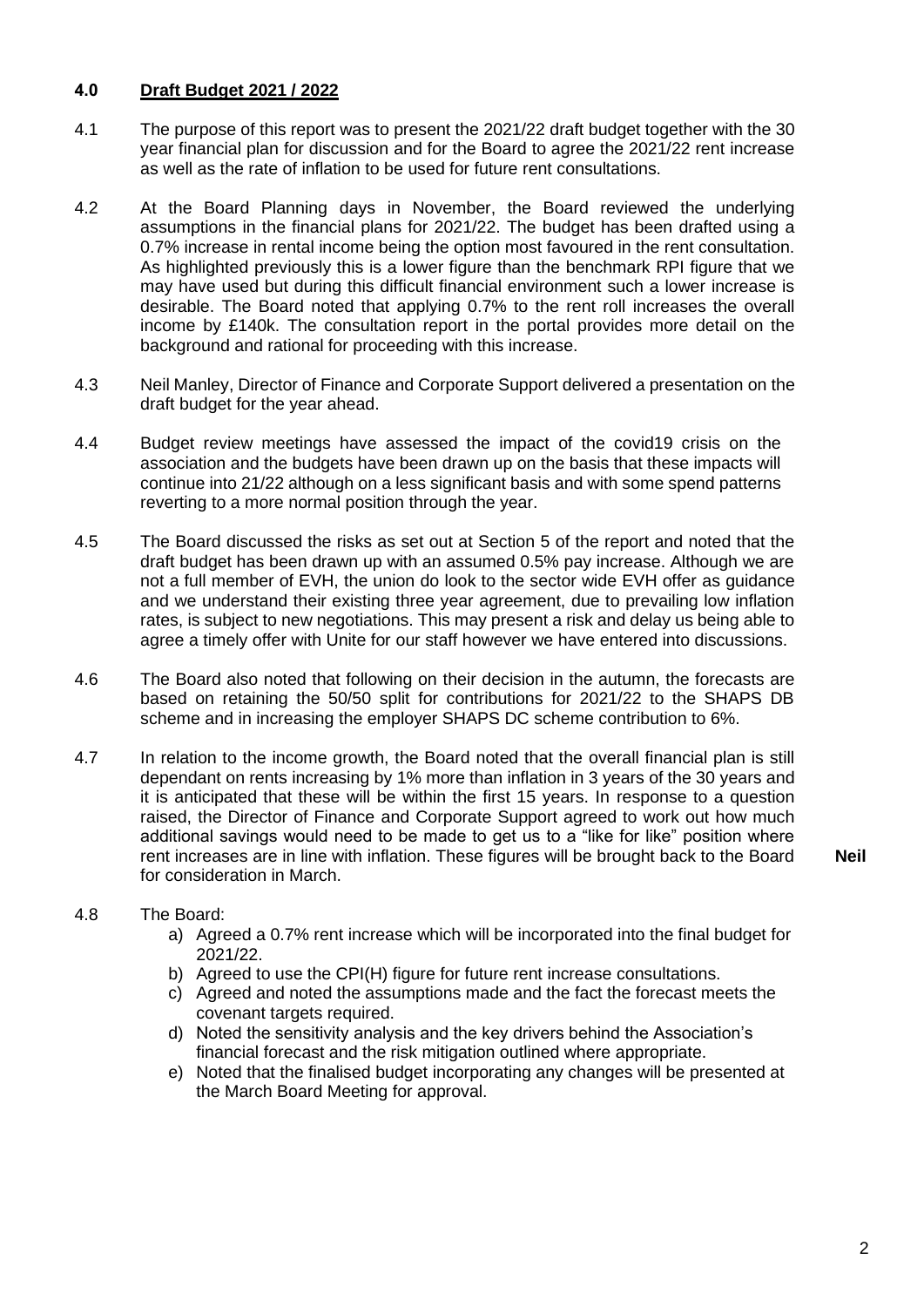## **5.0 ARC Peer Comparator Report Presentation**

- 5.1 The purpose of this presentation was to demonstrate to the Board how the Association performed in comparison to other RSL's of a similar size, stock type and location in 2019/20 following the ARC submission which was made on 31 May 2020.
- 5.2 The areas of comparison were lettings, rental income, tenancy sustainment, number of notice of proceedings issued, repairs and levels of satisfaction.
- 5.3 The Board noted that the Association were in the upper quartile in relation to the average number of days to re-let, the percentage of loss due to properties being empty, current tenant arrears and the average length of time to complete non-emergency repairs.
- 5.4 77 properties were let to Section 5 Referrals which accounted for 49.7% of all lets made in the reporting year. This figure has increased due to the Scottish Government's request for RSL's to be letting the majority of their properties to homeless applicants during the Covid-19 pandemic.
- 5.5 The Board discussed the % of former tenant arrears written off and noted that although we had written off a higher percentage compared to other RSL's, the decision was taken from a good housekeeping perspective and ensures that we are not carrying forward large amounts of non-recoverable debt.
- 5.6 The Board felt that although we were in the middle quartile in relation to % of new tenancies sustained for more than a year, this was still very good performance at 89.69% given that almost 50% of our lets were to Section 5 referrals. This shows that the Association is managing to get vulnerable people into safe and secure accommodation where they are happy to remain.
- 5.7 It was noted that 38.37% of offers were refused in the reporting year however we are hopeful that the decision to move to a Choice Based Letting system will reduce this figure significantly.
- 5.8 Although there was a slight deterioration in in average time to complete emergency repairs, this does vary year to year and doesn't take many to alter the figures as emergency call outs are a smaller proportion of the overall figure. In every case, we always work with the contractor to make the necessary improvements.

### **6.0 Cedar Investment Contract**

Due to commercial sensitivity, this report is not for publication.

### **7.0 Strategy & Development Funding Plan 2021-25**

- 7.1 The purpose of this report was to seek Board approval of the Association's Development Funding Plan for 2021-2025 as previously submitted to the City Council and as such note the proposed future development programme outlined for the Association over the next 4 years.
- 7.2 RSLs are required to submit an annual SDFP to allow Development & Regeneration Services (DRS) to accurately plan its Affordable Housing Supply Programme [AHSP] funding for next year and for future Strategic Housing Investment Plan [SHIP] priority. This year, the future period has been extended from 3 to 4 years. RSLs are required to show in the SDFP how their proposals meet the relevant priorities identified within the City Council's Local Housing Strategy [LHS] and the Council's SHIP. This will be critical to access future grant funding.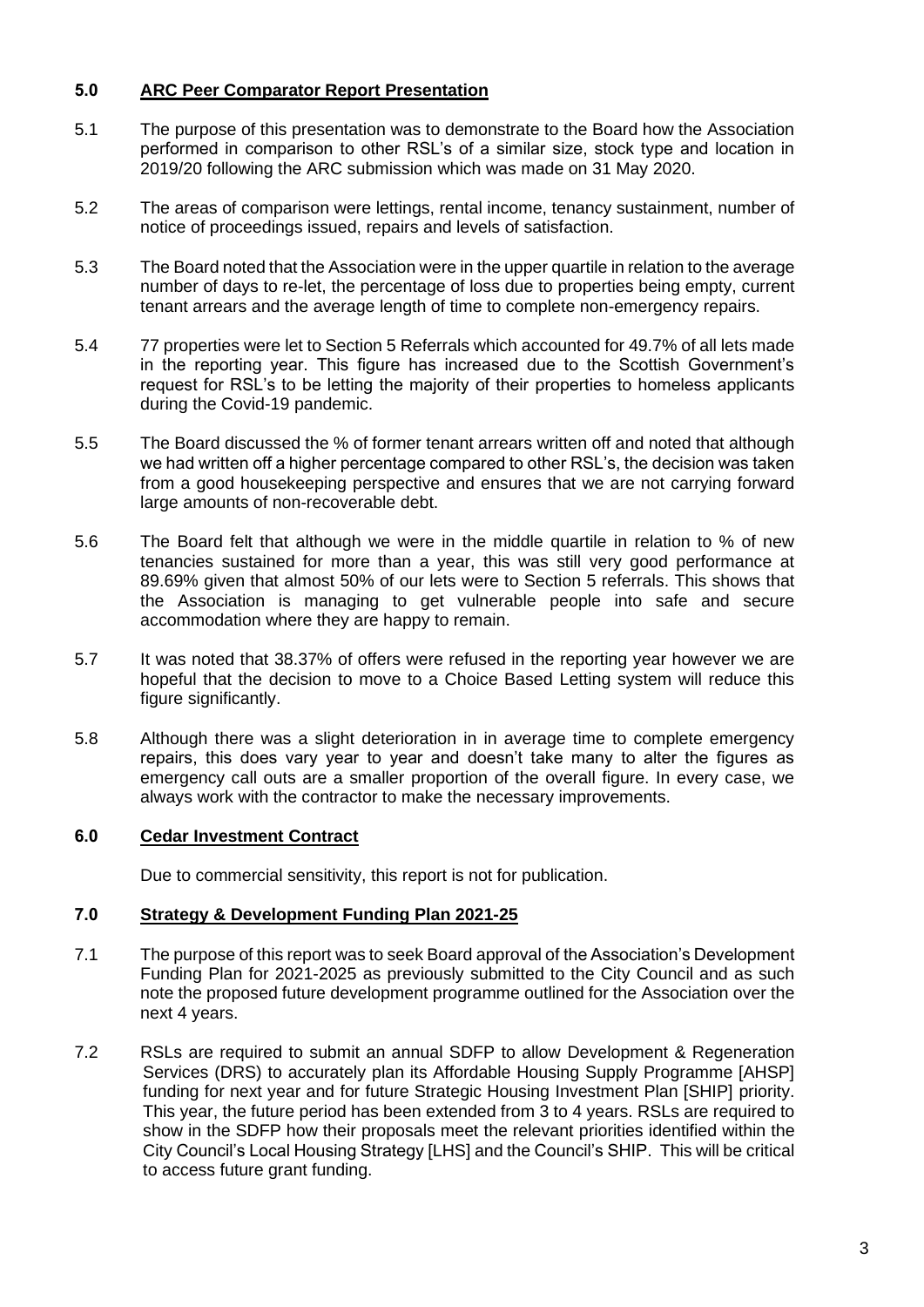- 7.3 The SDFP format is a series of Tables providing information on the various projects proposed in the 4 year period and beyond. The document is provided for consideration, with these Tables summarised in Appendix 1 of the Report.
- 7.4 The Plan now identifies the 4 phases of Hamiltonhill development to be delivered, over the next 10 years. Phase 1 is now likely to start in March 2021 for a 3 year contract, so there is scope for the cashflow to vary over this period.
- 7.5 The Head of Development presented information in relation to the number of units, start date and annual costs in relation to each development project and the Board reviewed the estimated rental income from the new build development at Hamiltonhill.
- 7.6 The identified Grant requirement of £12.559m in 2021/22 is based primarily on phase 1 of Hamiltonhill being on site, together with completion of the advanced grouting works for the south area.
- 7.7 Borrowing requirements will peak in 2023/24 to complement this Grant expenditure although the grant allocation also assumes front-funding of £3m by the Association for Hamiltonhill in each of the next 2 years. The City Council have recently contacted the Association to ask if it would be able to consider a significantly greater level of frontfunding due to the pressures on the Council's budget against programme. This has been discussed internally and agreed that we could likely fund £7m out of the £12m. There is a meeting arranged with the Council on 27 January to discuss this in detail and a meeting between development staff and GWSF in relation to the programme the following week. If we can fund £7m then only £5m would be required in funding from the Council which we hope will be acceptable to them, albeit some more risk to ourselves. The outcome of the negotiations will be reported back to the Board.

**Rona / Niall**

7.8 Following a return to normality the Board would like to visit the sites to see how these are progressing.

After discussions, the Board:

- a) Approved the Association's Development Funding Plan for 2021 2025 as previously submitted to the City council.
- b) Noted the proposed future development programme as outlined for the Association over the next 4 years.
- c) Noted that the SDFP was required to be submitted to Development & Regeneration Services (DRS) of the City Council by 24 December and was fully considered by the Executive Team prior to this submission.

### **8.0 Re:markable Accreditation Awards**

8.1 The purpose of this report was to report to the Board on our achievements following the Re:markable accreditation assessments.

### 8.2 **Developing Re:markable Boards**

- 8.2.1 The Board decided to pursue this accreditation to emphasise the importance of good governance in QCHA and to use the Re:markable Developing Boards framework to help review and improve its practices. The framework is purposely designed to be flexible and to mee the needs of individual organisations.
- 8.2.2 The Board, along with the Executive Office Team and Executive Team, had been working towards the accreditation for around 18 months and a specialist, Stephen McQuillan worked alongside to provide advice and guidance. As part of the continuous improvement approach, the Board identified the following areas of focus:
	- A Board which has a clear purpose and clear roles for members with clarity of responsibility between the CEO / Executive Leaders and the Board.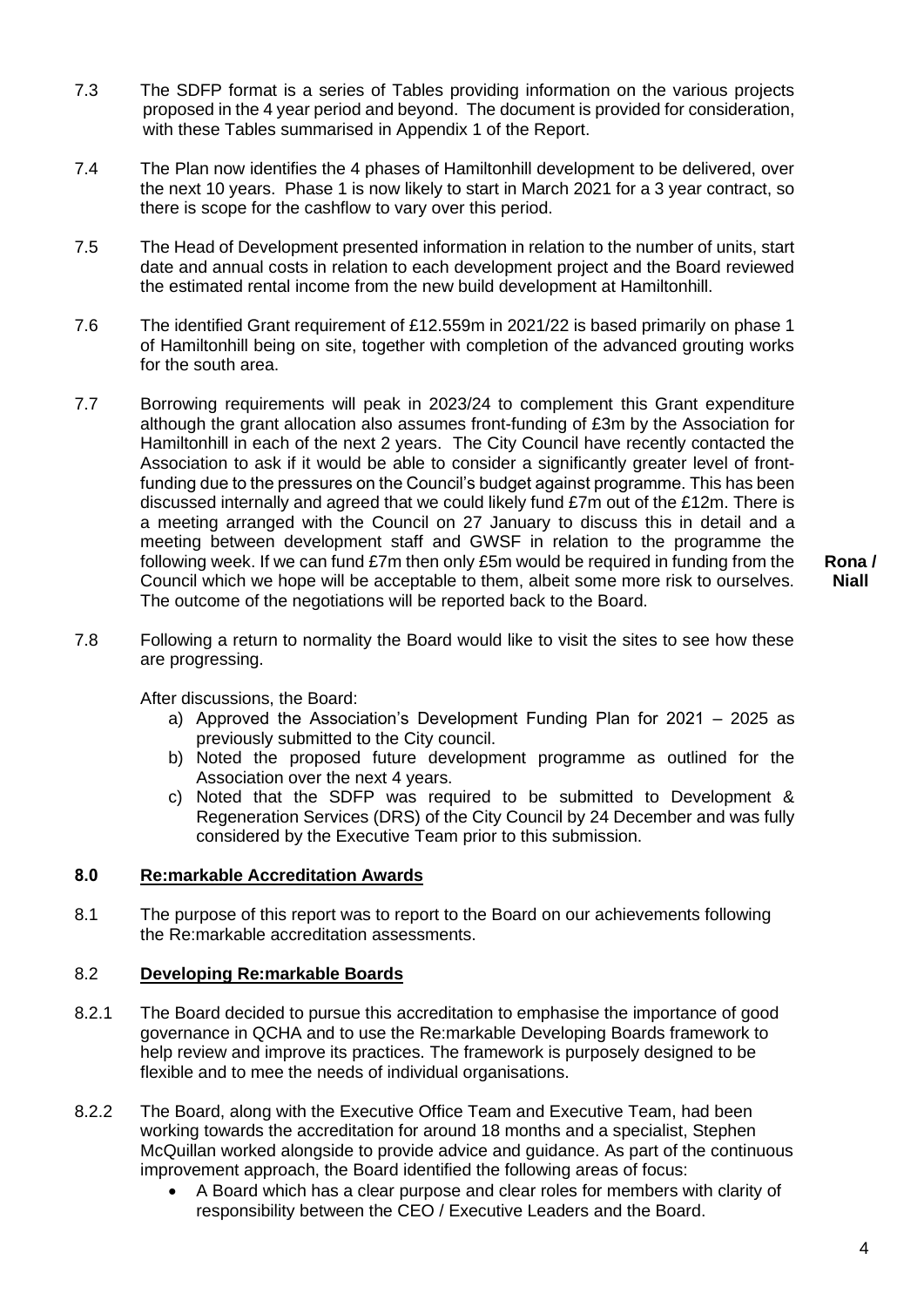- Effective recruitment process with a diverse pool of members which will ensure effective succession planning.
- An approach that engages members with employees, customers and stakeholders to ensure a holistic view of the Association.
- A working together philosophy where talent and capability development aligns with future strategy.
- Feedback and evaluation of Board practice whilst driving an innovative culture.
- how to use the Framework to support developments across all QC Boards and to ultimately have each Board recognised in meeting the standard.
- how to best develop the ambassadorial role.
- 8.2.3 Following the information gathered and the structured conversations held it has been decided that QCHA meets the standards for recognition as a Developing Board. This is a great acknowledgment of how well the Board works together and the skills it shares. It was noted how well and how quickly the Board had moved to holding its meetings online.
- 8.2.4 An action plan with recommendations and opportunities to support next steps was developed as part of the process. This will be taken forward over the next few months and reviewed at the Board Planning session in June 2021.

# 8.3 **Investors in People**

- 8.3.1 The IIP framework is based on 25 years of leading practice, the latest research and workplace trends. It is organised around nine key indicators of high performance each with three underpinning themes.
- 8.3.2 QCHA was awarded IIP at silver level in 2018. Since then, we have carried out considerable work in widening and developing our leadership team, improving development and capacity building and dealing with pivoting to digital working in the face of a pandemic. An online feedback survey was answered by 118 people out of 197 and followed up by one to one discussions and semi structured interviews of around 45 minutes each. In addition, there were general observations and a desk review of documentation carried out by the specialist advisor, Stephen McQuillan.
- 8.3.3 Following this, we have been awarded IIP at gold level. Our online ratings generated a benchmark score of 742 against a national benchmark of 726 and a broad industry comparison of 724.
- 8.3.4 It is encouraging to see that we have high performing scores in areas such as living the organisation's values and behaviours, recognising and rewarding high performance, building capability, delivering continuous improvement and creating sustainable success. It was noticed by the specialist advisor how well QCHA had responded to the pandemic and how far ahead they were compared with many other RSLs. This was also reflected in the positive response from staff to how this had been done.
- 8.4 The Board noted that QCHA is the only organisation which currently holds accreditations from Re:markable for Developing Boards, Investors in People (Gold) and Investors in Young People (Silver) at the same time. Our next goal is to achieve Investors in Young People at Gold level.

### **9.0 Note of Board Planning Sessions – 30 Nov / 1 Dec 2020**

9.1 The Chief Executive presented the notes following the Board Planning Sessions which took place virtually on 30 November and 1 December 2020. This was an opportunity for the Board to review the notes and provide any feedback or information that they wished included.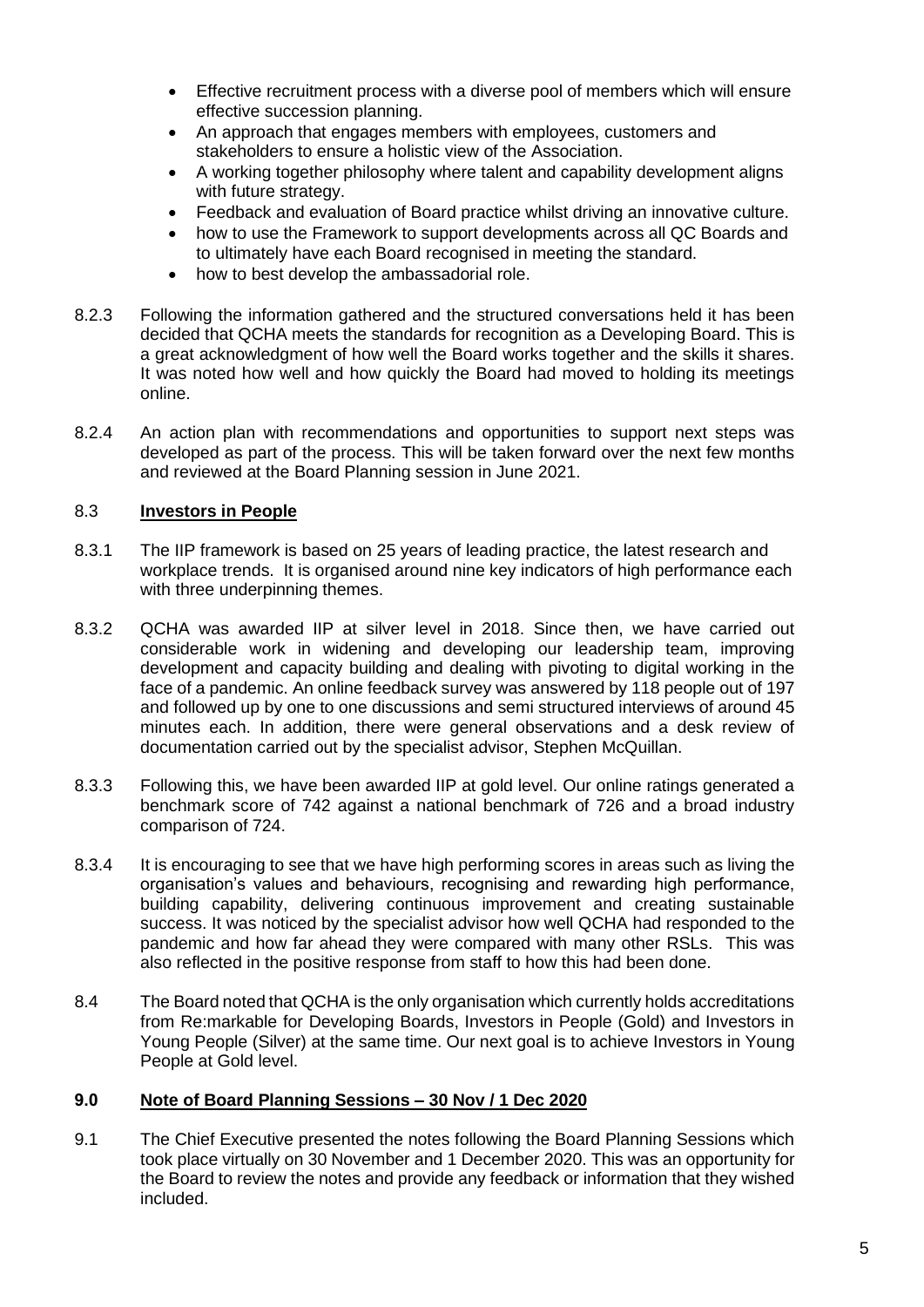- 9.2 It was noted that the Excellence Awards should be recorded as item 1 on session 2 which took place on 1 December 2020.
- 9.3 The notes of both sessions were agreed as an accurate account by the Board.

#### **10.0 Health and Safety**

- 10.1 This was an opportunity to report on safety performance, funding requirements, safety failures and any other H&S related issues, to allow the Board to give all such issues due consideration.
- 10.2 The Board noted that the main points had been covered within the Covid-19 Update at item 3. These have also been considered recently by our Health and Safety Committee who continue to meet regularly and update the Risk Assessment.

# **11.0 New Membership Applications**

#### 11.1 **Membership of QCHA**

11.1.1 There were no new Membership Applications to be considered.

### 11.2 **Membership of Other Organisations**

- 11.2.1 The Board approved the SFHA membership renewal fee for 2021/22.
- 11.2.2 The Board approved the Positive Action in Housing membership renewal fee for 2021/22.

## **12.0 Minute of Meeting No. 651**

- 12.1 Matters arising page 4 Neil Manley, Director of Finance and Corporate Support advised that he had not yet had the opportunity to review the lease for the Dundasvale car park however he will do so when he has the opportunity to next attend the office. **Neil**
- 12.2 The minutes of meeting no. 651 which took place on 24 November 2020 were agreed as an accurate account, proposed by Margaret Glass and seconded by Andrew Burns.

### **13.0 Action Tracker**

13.1 **AT 2018 / 2019: 02** – Rona Anderson, Director of Property, Enterprise and Regeneration confirmed that in December, the Executive Team had approved a proposal to adopt the model Impact Assessment Template for Social Regeneration Activities which will be implemented as of 1 April 2021. We will present this to the Board at the next planning day in June as we may wish to use this in other areas of the Association going forward.

**Rona**

- 13.2 **AT 2019 /2020: 06 –** agreed that this was to be removed from the tracker and added back on for review in January 2022.
- 13.3 **AT 2020 – 2021: 01** agreed that this item was to be removed.

#### **14.0 Date and Time of Next Meeting**

The meeting concluded at 8pm.

The next meeting is scheduled to take place on Tuesday 23 February 2021 at 6pm.